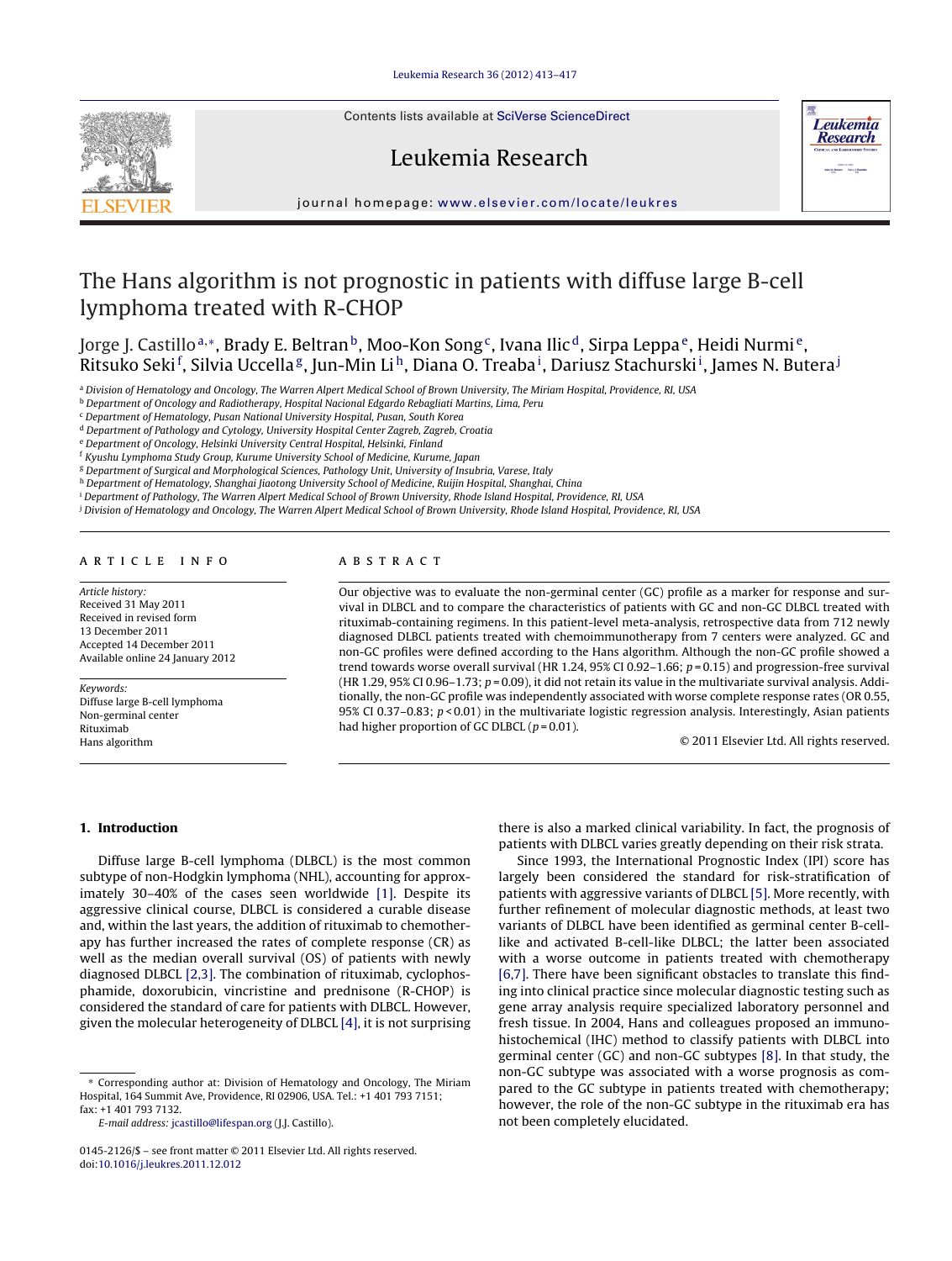The main purpose of this study was to evaluate the predictive and/or prognostic role that the non-GC profile, as described by Hans, could have in newly diagnosed patients with DLBCL treated with R-CHOP. A secondary objective was to compare clinical and pathological characteristics between patients with GC vs. non-GC DLBCL.

#### **2. Patients and methods**

A literature search from January 2004 to June 2010 was performed using the search key: rituximab and (immunophenotyping or "germinal center" or "activated Bcell"), looking for retrospective studies evaluating the role of the non-GC profile, as defined by Hans, in newly diagnosed adult patients with DLBCL who were treated with R-CHOP given every 3 weeks. Once studies were identified, the authors of each study were contacted to obtain pertinent patient-level data. The data requested included age at diagnosis, sex, performance status according to the Eastern Cooperative Oncology Group (ECOG) scale, lactate dehydrogenase (LDH) levels, number of extranodal sites, Ann Arbor clinical stage, IPI score, expression of CD10, BCL6 and MUM1/IRF4 by the tumor cells, response to chemotherapy, OS in months and final outcome. In addition to the cases submitted by outside researchers, previously untreated adult patients diagnosed with DLBCL from January 2002 to December 2008 and received therapy with R-CHOP were identified from the medical records of The Miriam and Rhode Island Hospitals in Providence, RI. Clinical data as mentioned above were obtained through a retrospective chart review. Patients with primary CNS lymphoma and primary cutaneous, transformed or HIV-associated DLBCL were not included in this study. Pathological samples of the selected patients were retrieved and immunohistochemical staining was performed after deparaffinization in each case. Antibodies, dilution and manufacturers of the immunostains used by each institution are shown in [Table](#page-2-0) 1. According to the classification proposed by Hans [\[8\],](#page-4-0) each case was assigned as GC or non-GC; CD10, BCL6 and MUM1/IRF4 expression was considered positive if at least 30% of the tumor cells stained with the antibody. A second look study was performed to assess potential inter-observer variability of evaluating the expression of CD10, BCL6 and MUM1/IRF4. A total of 65 cases (9%), 20 from Finland, 18 from Korea and 27 from the US, were independently evaluated by another investigator and correlation coefficients (r coefficient) were calculated; r-values > 0.75 represent a strong correlation level. The institutional review boards at each of the participating institutions approved the present study.

Clinicopathological characteristics were compared using Mann–Whitney and Chi-square tests for continuous and categorical variables, respectively. Multiple logistic regression analysis was used to evaluate the predictive value of the non-GC profile for response to R-CHOP. OS was defined as the time elapsed between date of diagnosis and date of death or last follow-up. Progression-free survival (PFS) was defined as the time elapsed between date of diagnosis and date of progression, death or last follow-up .The Kaplan–Meier method was used to calculate the survival curves which were compared using the log-rank test. For the multivariate survival analysis, the Cox proportional hazard regression test was used including age, performance status, LDH levels, number of extranodal sites, clinical stage and immunohistochemical profile. All graphics and calculations were obtained using the statistical software MedCalc® version 11 (Mariakerke, Belgium).

#### **3. Results**

Out of 13 contacted research groups, six submitted patientlevel data [\[9–14\]](#page-4-0) accounting for 663 patients. Three patients were excluded because they were < 18 years. Additionally, 52 patients were identified at our institution for a total of 712 newly diagnosed R-CHOP-treated patients with DLBCL.

#### 3.1. Clinicopathological characteristics

The median age was 64 years (range 18–90 years), and 386 cases (54%) were men. Regarding adverse clinical variables, 433 patients (61%) were >60 years, 160 (22%) had a performance status ECOG >1, 381 (54%) had elevated LDH levels, 112 (16%) had >1 extranodal site involved and 372 (52%) had advanced stage at presentation. Based on the IPI score, 241 patients (34%) had high or high-intermediate scores. According to the Hans classification, 379 patients (53%) had a GC and 333 (47%) had a non-GC profile. There were no major differences between the characteristics of GC versus non-GC DLBCL patients with the exception of a higher proportion of GC DLBCL in Asian than in Western patients (68% vs. 59%;  $p = 0.01$ ).



**Fig. 1.** Overall survival estimates in 712 patients with diffuse large B-cell lymphoma treated with R-CHOP.

The comparison between GC and non-GC DLBCL patients treated with R-CHOP is shown in [Table](#page-2-0) 2.

#### 3.2. Response analyses

Response data were available in 708 patients; 576 patients (81%) achieved a complete response (CR), 83 (12%) a partial response and 49 (7%) did not respond to R-CHOP. By using multivariate logistic regression, we evaluated age >60, male sex, ECOG >1, elevated LDH levels, >1 extranodal sites, advanced stage and non-GC profile as predictors for CR  $(n=700)$ . The non-GC profile was associated with an odds ratio (OR) of 0.55 (95% CI 0.37–0.83;  $p < 0.01$ ). ECOG > 1 and advanced stage were also independent negative predictive factors for CR with ORs of 0.5 (95% CI 0.33–0.78; p < 0.01) and 0.44 (95% CI 0.29–0.68;  $p$  < 0.01), respectively. We evaluated the association with overall response rate (ORR) in a similar manner ( $n = 700$ ); ECOG > 1, elevated LDH levels and advanced stage were independently associated with ORR with ORs of 0.52 (95% CI 0.27-0.97;  $p = 0.03$ ), 0.45 (95% CI 0.24-0.85;  $p = 0.01$ ) and 0.41 (95% CI 0.21-0.82;  $p = 0.01$ ), respectively. The non-GC profile was not retained in the model.

#### 3.3. Survival analysis

For the entire group ( $n = 712$ ), the 3-year and 5-year OS were 73% and 66%, respectively, and the median OS has not yet been reached (Fig. 1). At the univariate level, the non-GC profile showed statistical trends towards being prognostic for OS and PFS with hazard ratios (HRs) of 1.24 (95% CI 0.92–1.66;  $p=0.15$ , [Fig.](#page-2-0) 2) and  $1.29$  (95% CI 0.96-1.73;  $p = 0.09$ , [Fig.](#page-2-0) 3). At the multivariate level, the non-GC profile was not retained as an independent factor for OS or PFS when compared against the components of the IPI score (data not shown). In subgroup analyses, the non-GC profile was significantly associated with a worse OS in patients with advanced stage with OR of 1.47 (95% CI 1.05–2.07;  $p = 0.03$ ; [Fig.](#page-3-0) 4) and showed a statistical trend towards a worse OS in men and in patients < 60 years with OR of 1.33 (95% CI 0.92–1.94;  $p = 0.1$ ) and OR 1.48 (95% CI 0.92–2.38;  $p = 0.1$ ), respectively.

### 3.4. Pathological correlation

Our second-look study showed a strong correlation between pathologists when evaluating CD10 with an r-value 0.83 (95% CI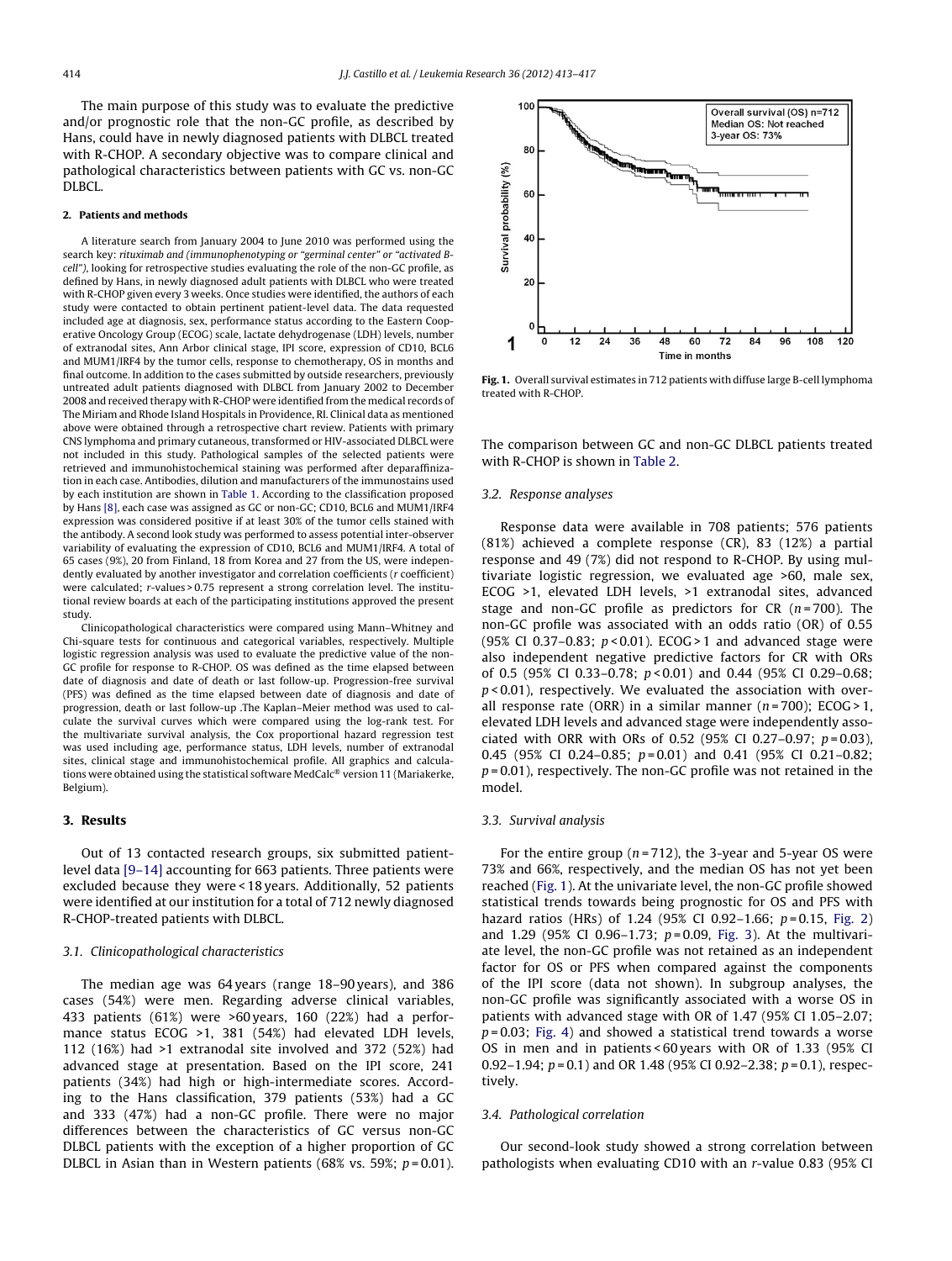### <span id="page-2-0"></span>**Table 1**

List of antibodies, dilutions and manufacturers of the immunostains used by each institution.

| Institution  | Independent validation? | CD <sub>10</sub>       | BCL <sub>6</sub>                  | MUM1/IRF4          |
|--------------|-------------------------|------------------------|-----------------------------------|--------------------|
| Present      | Yes                     | 56C6; 1:10, Novocastra | PG-B6P: 1:10: Dako                | MUM1p; 1:200; Dako |
| Song $[9]$   | Yes                     | 56C6; 1:20; Lab Vision | PG-B6P: 1:40: Dako                | MUM1p; 1:50; Dako  |
| Seki [10]    | Yes                     | 56C6: 1:20: Novocastra | P1F6: 1:20: Novocastra            | MUM1p; 1:100; Dako |
| Ilic $[11]$  | Yes                     | 56C6: 1:20: Novocastra | P1F6; 1:20; Novocastra            | MUM1p; 1:100; Dako |
| Uccella [12] | Yes                     | 56C6; 1:20; Novocastra | GI191E/A8; undiluted; Cell Marque | MUM1p; 1:50; Dako  |
| Nyman $[13]$ | Yes                     | 56C6; 1:20; Novocastra | PG-B6P; 1:40; Dako                | MUM1p; 1:100; Dako |
| Xia [14]     | Yes                     | 56C6; 1:80; Novocastra | PG-B6P: 1:10: Dako                | MUM1p; 1:40; Dako  |

#### **Table 2**

Clinicopathological comparison between GC and non-GC DLBCL patients treated with R-CHOP.

|                             | All patients (%) | GC DLBCL (%) | Non-GC DLBCL (%) | p-Value |
|-----------------------------|------------------|--------------|------------------|---------|
| Total                       | 712 (100%)       | 379 (53%)    | 333 (37%)        |         |
| Age $(n = 712)$             |                  |              |                  |         |
| Median age (range)          | $64(18-90)$      | $65(18-89)$  | $63(18-90)$      | 0.4     |
| <60 years                   | 279 (39%)        | 153 (40%)    | 126 (38%)        | 0.54    |
| 60 years or older           | 433 (61%)        | 226 (60%)    | 207 (62%)        |         |
| $Sex(n = 712)$              |                  |              |                  |         |
| Female                      | 326 (46%)        | 179 (47%)    | 147 (44%)        | 0.45    |
| Male                        | 386 (54%)        | 200 (53%)    | 186 (56%)        |         |
| Ethnicity ( $n = 712$ )     |                  |              |                  |         |
| Asian                       | 455 (64%)        | 259 (68%)    | 196 (59%)        | 0.01    |
| Western                     | 257 (36%)        | 120 (32%)    | 137 (41%)        |         |
| Performance $(n = 709)$     |                  |              |                  |         |
| ECOG < 2                    | 549 (77%)        | 298 (79%)    | 251 (76%)        | 0.47    |
| ECOG 2 or higher            | 160 (23%)        | 81 (21%)     | 79 (24%)         |         |
| LDH levels $(n = 707)$      |                  |              |                  |         |
| Normal                      | 326 (46%)        | 171 (46%)    | 155 (47%)        | 0.83    |
| Elevated                    | 381 (54%)        | 204 (54%)    | 177 (53%)        |         |
| Extranodality ( $n = 709$ ) |                  |              |                  |         |
| $<$ 2 sites                 | 597 (84%)        | 328 (86%)    | 269 (81%)        | 0.08    |
| 2 sites or more             | 112 (16%)        | 52 (14%)     | 61 (19%)         |         |
| Stage $(n=712)$             |                  |              |                  |         |
| Early stage                 | 340 (48%)        | 192 (51%)    | 148 (44%)        | 0.11    |
| Advanced stage              | 372 (52%)        | 187 (49%)    | 185 (56%)        |         |
| IPI score $(n=712)$         |                  |              |                  |         |
| Low                         | 332 (47%)        | 186 (49%)    | 146 (44%)        | 0.15    |
| Low-intermediate            | 139 (20%)        | 72 (19%)     | 67 (20%)         |         |
| High-intermediate           | 104 (15%)        | 54 (14%)     | 50 (15%)         |         |
| High                        | 137 (19%)        | 67 (18%)     | 70 (21%)         |         |

DLBCL, diffuse large B-cell lymphoma; ECOG, Eastern Cooperative Oncology Group; GC, germinal center; IPI, International Prognostic Index; LDH, lactate dehydrogenase.

0.73–0.89). The level of correlation for MUM1/IRF4 and BCL6 was less strong with r-values 0.67 (95% CI 0.51–0.79) and 0.58 (95% CI 0.46–0.86), respectively. However, when evaluating the Hans algorithm, there was a strong inter-observer correlation with an r-value 0.85 (95% CI 0.76–0.90).



Molecular differentiation by microarray analysis of patients with DLBCL between GC and non-GC subtypes are of prognostic value in the rituximab era [\[4\].](#page-4-0) However, a reliable differentiation of these two subtypes using IHC has historically been challenging



**Fig. 2.** Overall survival estimates in 712 patients with diffuse large B-cell lymphoma treated with R-CHOP, according to the Hans algorithm.



**Fig. 3.** Progression-free survival estimates in 712 patients with diffuse large B-cell lymphoma treated with R-CHOP, according to the Hans algorithm.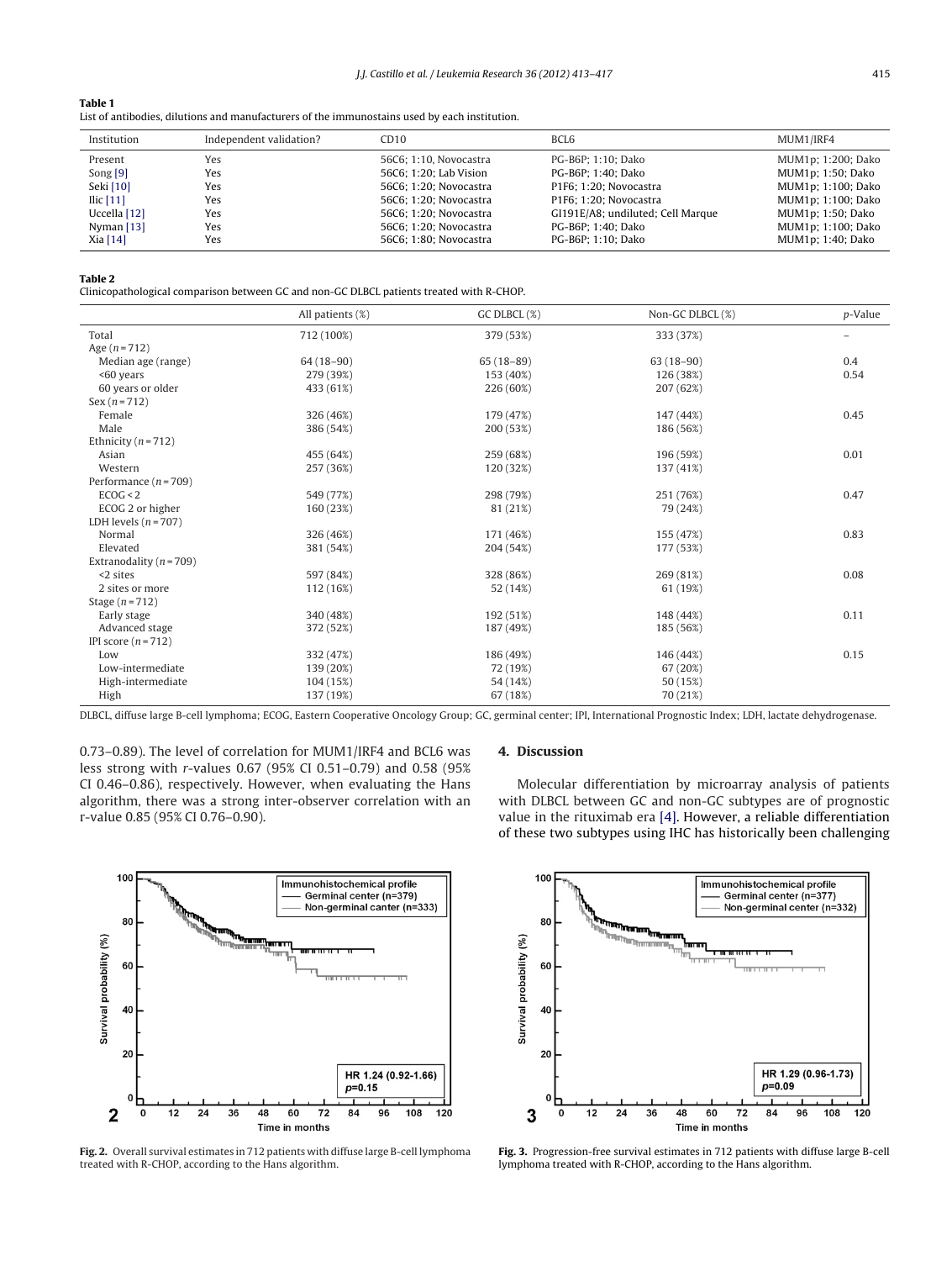<span id="page-3-0"></span>

**Fig. 4.** Overall survival estimates in 372 patients with advanced stage diffuse large B-cell lymphoma treated with R-CHOP, according to the Hans algorithm.

[\[15\].](#page-4-0) One of the methods most commonly used is the Hans algorithm, which uses the expression of CD10, BCL6 and MUM1/IRF4 by the malignant DLBCL cells to classify patients as GC or non-GC [\[8\].](#page-4-0) However, the clinicopathological differences between GC and non-GC DLBCL patients as well as the prognostic and predictive value of the Hans algorithm have not been fully evaluated in the rituximab era.

Of most interest is that, according to the results of this study, there is a statistical association between GC profile and Asian ethnicity. Potential explanations for this finding include a true association, a systematic misclassification of GC or non-GC profile in Western or Asian patients, selection bias of Western or Asian patients or chance. Systematic misclassification and selection bias are unlikely, although not impossible, given that all the centers enrolled consecutive patients and followed the same criteria for classification of GC vs. non-GC profile. Two previous studies have investigated the racial differences between the incidence, presentation and outcome in patients with DLBCL [\[16,17\].](#page-4-0) However, none of these studies evaluated the IHC profile of these patients. The association between Asian race and GC DLBCL is a novel finding that should be further evaluated by molecular techniques.

Our study shows that the non-GC profile as defined by the Hans algorithm is associated with lower CR rates to R-CHOP in DLBCL patients. However, this potential predictive value does not translate into a prognostic one; although non-GC profile showed a statistical trend towards prognostic value for PFS and OS in patients with DLBCL treated with R-CHOP, it did not prevail in the multivariate analyses. The lack of prognostic value of the Hans algorithm is in concordance with other large studies in DLBCL patients [\[18\],](#page-4-0) suggesting that more reliable tools need to be developed to sub-classify DLBCL patients. In fact, a recent study evaluated a series of algorithms, including Hans, and showed that a newer method, the Tally algorithm, was associated with a higher degree of concordance with genomic microarrays [\[19\].](#page-4-0)

The predictive role of the Hans algorithm in the rituximab era has been previously evaluated in small studies with conflicting results [\[11,20,21\].](#page-4-0) A recent meta-analysis has shown a statistical trend towards an association between IHC profile and overall response rate [\[22\].](#page-4-0) However, a criticism is that this meta-analysis used study-level data and therefore could have been underpowered to identify smaller differences. Patient-level data, which were used in the present study, are intrinsically associated with less potential of bias introduction. Furthermore, although it is the authors claim, none of the studies included was a randomized controlled trial.

In the present study, we have attempted to critically evaluate the Hans algorithm in relationship to clinical and pathological characteristics as well as response to therapy and survival in newly diagnosed patients with DLBCL treated with R-CHOP. The large sample size of 712 patients in this study, the uniform therapeutic approach (all our patients received R-CHOP), and the multinational collaboration permitting the generalization of our findings, are all important strengths of our study. Although this is a retrospective study, which increases the risk of case selection bias, we have minimized it by contacting research groups that have evaluated consecutive patients. Furthermore, retrospective studies classically suffer from biases introduced by incomplete data. In this study, however, the clinicopathological data was complete in 99% of the cases included.

A weakness of this study is that there is a possibility our cases were misclassified, since there was not a centralized pathology review. However, our second look study evaluating 9% of our cases showed a strong inter-observer correlation on using the Hans algorithm  $(r = 0.85)$ . The authors are aware of the reproducibility issues associated with IHC-based classification of DLBCL. In a recent study, the Lunenburg Lymphoma Biomarker Consortium evaluated 36 cases of DLBCL using an extensive battery of immunostains with the primary objective of evaluating inter-observer variation [\[23\].](#page-4-0) Such study, similar to ours, showed a high degree of reproducibility for CD10 but lower levels for BCL6 and MUM1/IRF4. It is important to notice that in our study there was a high variability among the reagents used to evaluate BCL6 expression among our institutions, which is likely the responsible of our lower rates of inter-observer correlation. Since there are data supporting prognostic value of BCL6 expression in DLBCL in the rituximab era [\[24\],](#page-4-0) it is imperative to recognize that IHC-based risk-stratification of DLBCL, specifically with regard to BCL6 expression, should be evaluated in the context of studies with centralized pathology review.We believe the results of our study support the need of further evaluation and validation of markers for the IHC-based classification of DLBCL.

#### **5. Conclusions**

This study suggests that the Hans algorithm does not have prognostic value in DLBCL patients treated with R-CHOP; however, inter-observer reproducibility issues for IHC-based classification should be taken into account. An unexpected finding was that Asian populations might have a higher proportion of GC DLBCL. However, the latter should be confirmed by molecular analyses. Additional efforts should be directed at elucidating more reliable easy-to-use IHC-based algorithms to identify DLBCL subtypes in the rituximab era with future aims of not only risk-stratifying patients but also directing therapy to improve outcomes.

#### **Conflict of interest statement**

The authors have no conflict of interest to disclose.

#### **Acknowledgements**

Preliminary findings from this study were presented at Lymphoma & Myeloma 2010: An International Congress on Hematological Malignancies in New York, New York, October 21–23, 2010, and the 52nd Annual Meeting of the American Society of Hematology in Orlando, Florida, December 4–7, 2010.

Contributors. Conception and design of the study: JJC; Acquisition, analysis and interpretation of data: JJC, BEB, MKS, II, SL, HN, RS, SU, JML, DOT, DS, JNB; Manuscript writing: JJC, JNB; Final approval of the manuscript: JJC, BEB, MKS, II, SL, HN, RS, SU, JML, DOT, DS, JNB.